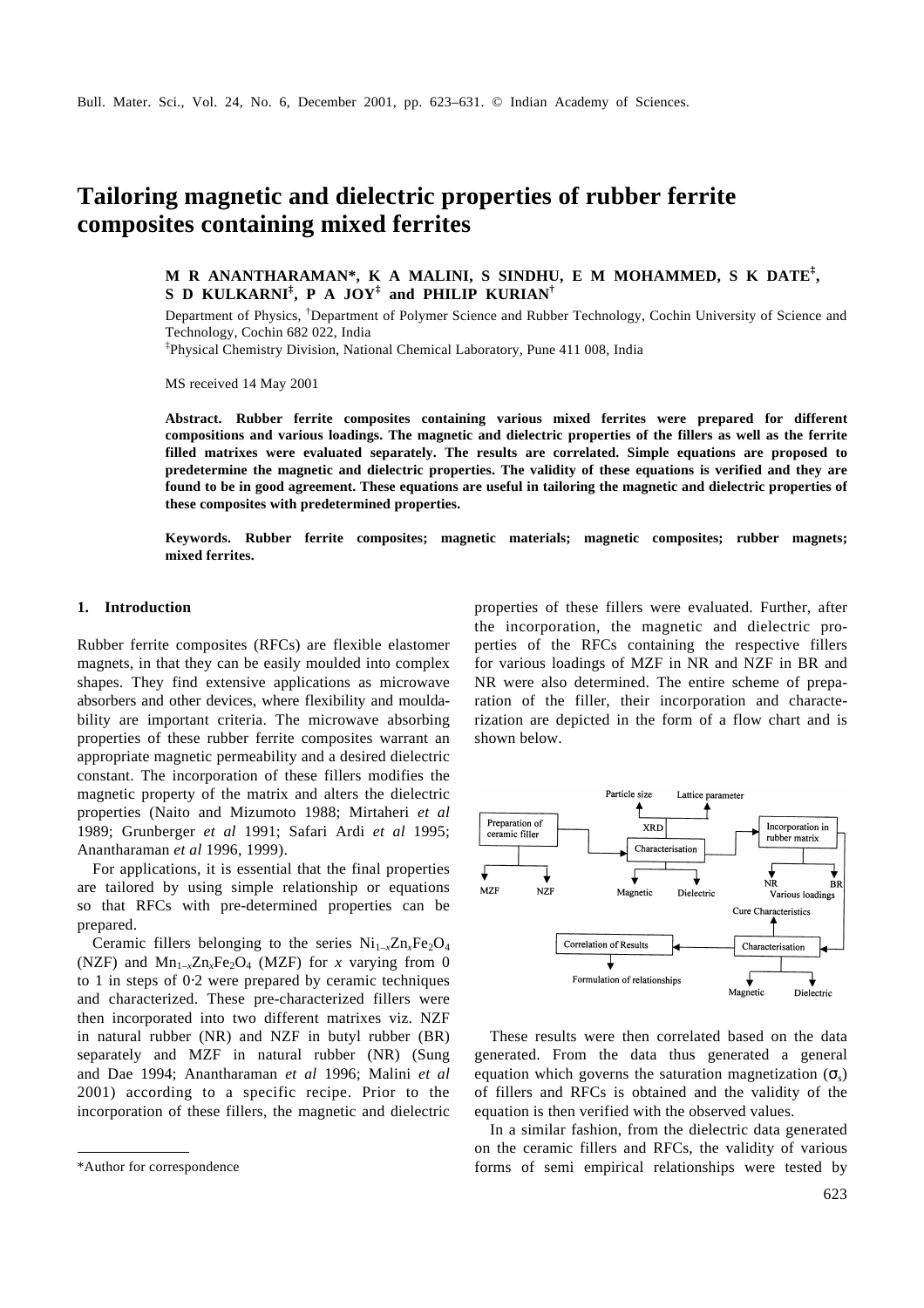fitting the corresponding dielectric constant (*e*) of the components and then compared with the observed *e* of the composite. A most appropriate form of the relationship is finally proposed which is valid in general for all the samples and matrixes under consideration in this study.

The MZF and NZF series of mixed ferrites are chosen as the fillers since they are well studied ceramic systems and a wealth of information regarding various properties is available in the literature (Smit and Wijn 1959; Soshin 1964; Cullity 1972; Sung and Dae 1994; Malini *et al* 2001). Pre-characterized ferrite fillers were incorporated in the matrixes and care was taken to keep the conditions of preparations the same. Moreover, they can be prepared easily by conventional ceramic techniques (Raul 1994). NR and BR matrixes are selected since NR is an unsaturated matrix and available locally. They are easily mouldable. BR represents a saturated non-polar polymer with superior mechanical strength and is synthetic in nature. Besides, the properties also could be compared.

#### **2. Experimental**

#### 2.1 *Preparation of MZF and NZF*

Freshly prepared FOD precursors were used to synthesize these fillers. AR grade oxides of Mn, Ni and Zn were used as other constituent ingredients and they were prepared by conventional ceramic techniques (Raul 1994). The details are cited elsewhere (Anantharaman *et al* 1999; Malini *et al* 2001; Mohammed *et al* 2001a).

#### 2.2 *Structural analysis*

The MZF and NZF powders were then analysed by X-ray powder diffraction techniques using Rigaku D-Max C X-ray diffractometer. The identification of the phase and the evaluation of structural parameters were carried out (Cullity 1978; Anantharaman *et al* 1999; Malini *et al* 2001; Mohammed *et al* 2001a). For these, CuK*a* radiation with wavelength  $I = 1.5405$  Å was employed.



**Figure 1.** Representative hysteresis loop for **a.** ceramic NZF and **b.** RFC (NZF in NR).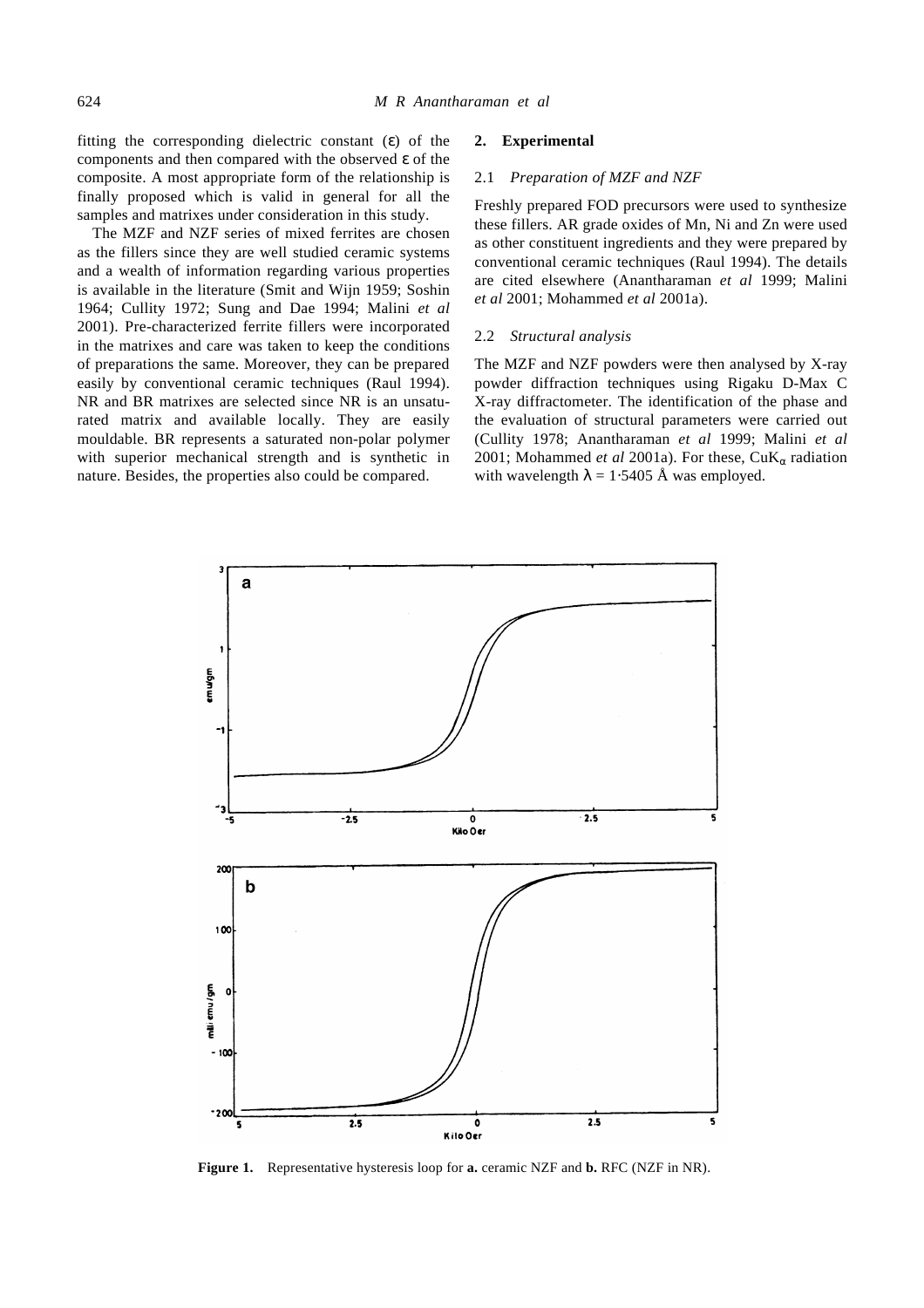### 2.3 *Magnetic measurements*

Magnetic measurements were carried out by using a vibrating sample magnetometer (Model: 4500 from EG & G PARC). Parameters such as saturation magnetization  $(\mathbf{s}_s)$  and coercivity  $(H_c)$  were obtained from these measurements.

## 2.4 *Dielectric measurements*

The dielectric constant and dielectric loss of these ferrite fillers and RFCs were determined using an LCR meter (model: HP 4285A) and a home made dielectric cell (Mohammed *et al* 2001b). The samples were made in the form of a pellet with a diameter of 12 mm. The dielectric constant of the samples were evaluated using the relation

$$
C = \frac{\mathbf{e}_0 . \mathbf{e}_r . A}{d},
$$

where *A* is the surface area of the sample, *d* the thickness



**Figure 2.** Variation of magnetization with composition for NZF and MZF.

of the sample,  $e_r$  the dielectric constant of the material,  $e_0$ the dielectric constant of air and *C* the measured capacitance of the sample. The data acquisition as well as the calculation of *e*r and tan *d* for various frequencies and at different temperatures were fully automated using a package called Lab VIEW based on G-Programming. Appropriate modifications were incorporated in the software so as to enable the data acquisition automatic and visual observation of the graphs on the computer screen.



Figure 3. Variation of  $S_5$  with composition for RFC for different loadings.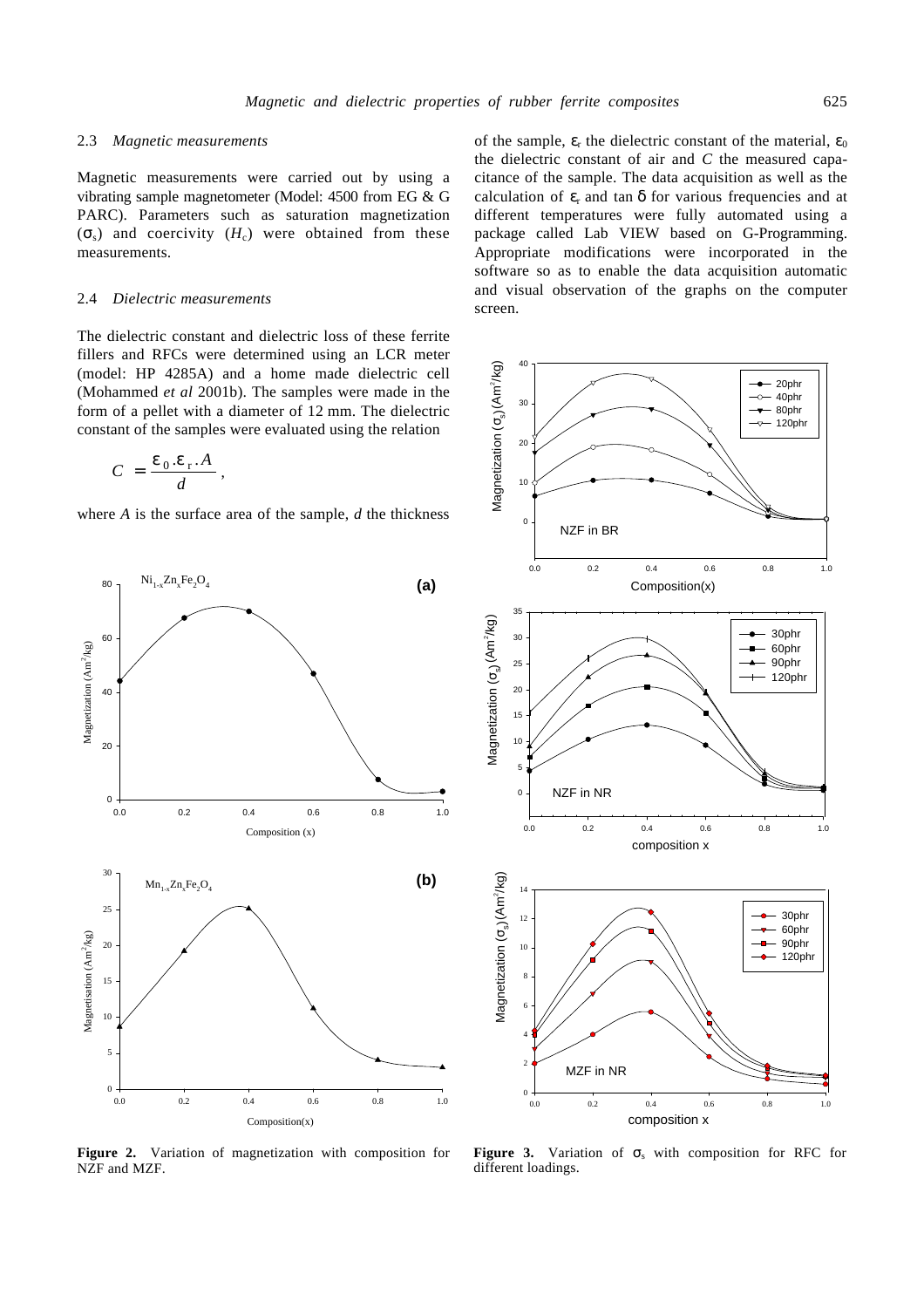## **3. Results and discussion**

#### 3.1 *Tailoring magnetic properties*

Parameters viz. saturation magnetization (S<sub>s</sub>), coercivity  $(H_c)$  and  $S_r / S_s$  for various composition of the ceramic filler and for various loadings of RFCs, were evaluated from the VSM data. Representative hysteresis loop for ceramic and composites are shown in figures 1a and b, respectively. Representative graphs for NZF and MZF for saturation magnetization  $(s_5)$  for various x is shown in



**Figure 4.** Measured and calculated values of magnetization (2).

figure 2. Graphs for RFCs depicting the variation of  $S_s$ with *x* for various loadings are shown in figure 3. Simple mixture equation of the general form

$$
\mathbf{S}_{\rm rfc} = W_1 \mathbf{S}_1 + W_2 \mathbf{S}_2, \qquad (1)
$$

can be applied to evaluate the saturation magnetization of the composites. Here  $W_1$  is the weight fraction of the filler,  $S_1$  the magnetization of the filler,  $W_2$  the weight fraction of matrix and  $S_2$  the magnetization of the matrix.



**Figure 5.** Measured and calculated values of magnetization (4).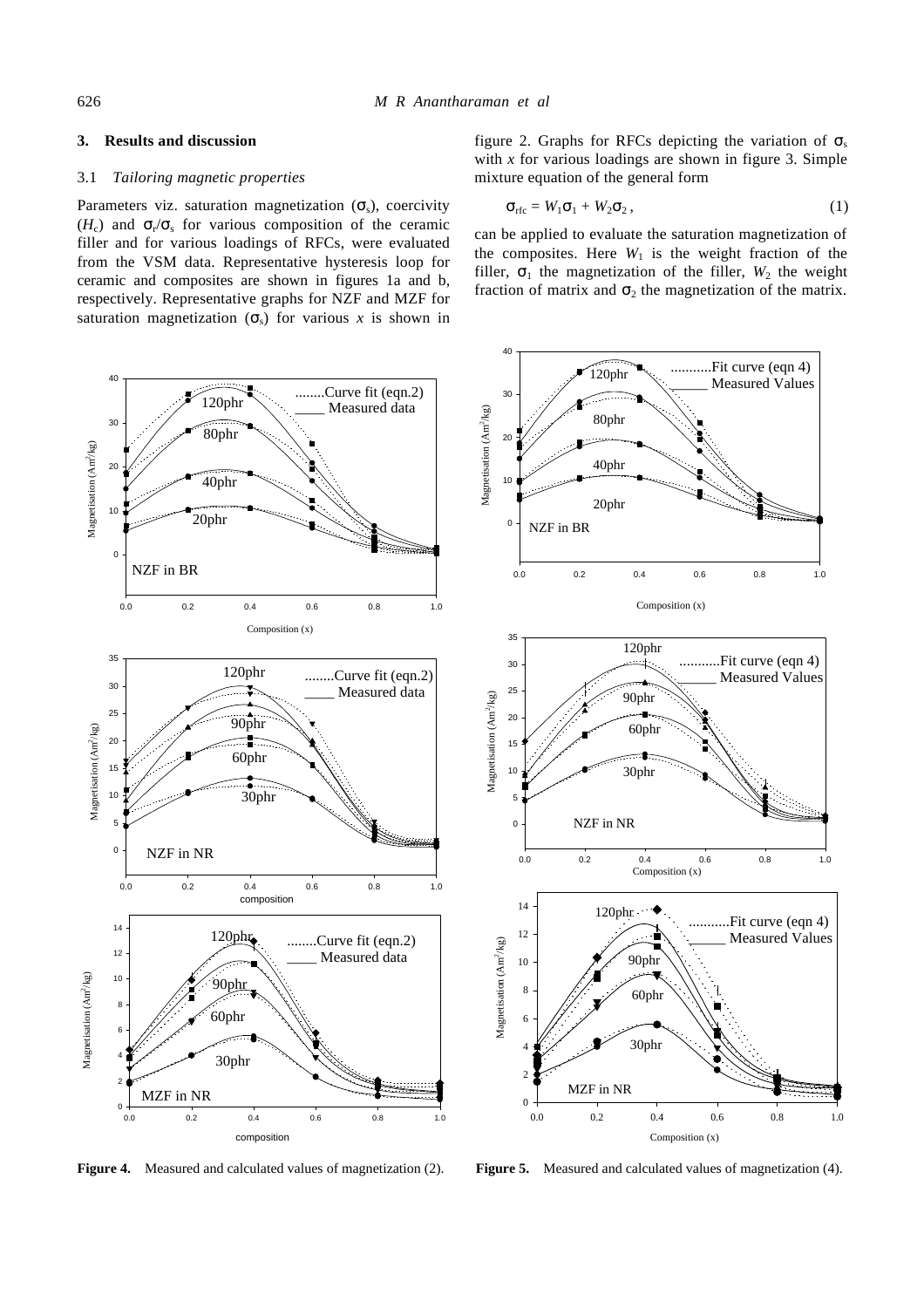Since the matrix is nonmagnetic this equation is reduced to the form

$$
\mathbf{S}_{\rm rfc} = W_1 \mathbf{S}_1 \,. \tag{2}
$$

The  $S<sub>s</sub>$  values for composites containing MZF and NZF were estimated using (2) and the measured and calculated values of  $S<sub>s</sub>$  are shown in figure 4. The measured and the calculated values using (2) are in agreement. This mixture equation requires the magnetization values  $(\mathbf{s}_s)$  corresponding to all *x* values of the filler in order to pre-determine the magnetic properties.

An inspection of the magnetization  $(s<sub>s</sub>)$  vs composition (*x*) for MZF in natural rubber (NR) and NZF in NR and BR (figure 3) indicate that they follow a Gaussian profile. These were then fitted into an equation of the following form

$$
\mathbf{S}_{\text{rfc}} = A \cdot \exp\left[-0.5 \left(\frac{x - x_0}{b}\right)^2\right],\tag{3}
$$

where *A* and *b* are constants. Appropriate meanings were assigned to the coefficients from the observations on the experimental value and a modified equation was formulated to relate the magnetization  $(s<sub>s</sub>)$  of RFCs and the magnetization  $(\mathbf{s}_s)$  of the ceramic fillers. The final fit after assigning appropriate meanings assume the following form

$$
\mathbf{s}_{\text{rfc}} = (1 + 0.2x) \cdot \mathbf{s}_{\text{cer.max}} \cdot W_1 \cdot \exp\left[-0.5\left(\frac{x - x_0}{b}\right)^2\right],\tag{4}
$$

where  $S_{\text{cer,max}}$  and  $x_0$  are the maximum saturation magnetization of the ceramic filler and its zinc content, respectively. The  $S$ <sub>rfc</sub> for MZF in NR and NZF in NR and BR were calculated with *b* equal to 0⋅26. The calculated and observed values were compared and they are shown in figure 5. The observed and calculated values are in excellent agreement. It is to be noted that the modified equation requires only the magnetization,  $S_s$  of that particular *x* which shows maximum magnetization.

The evaluation of  $H_c$  for composites containing NZF and MZF shows that the  $H_c$  of RFCs equals the  $H_c$  of



**Figure 6.** Variation of coercivity with composition for ceramic and RFC containing NZF.



**Figure 7.** Variation of coercivity vs composition of MZF in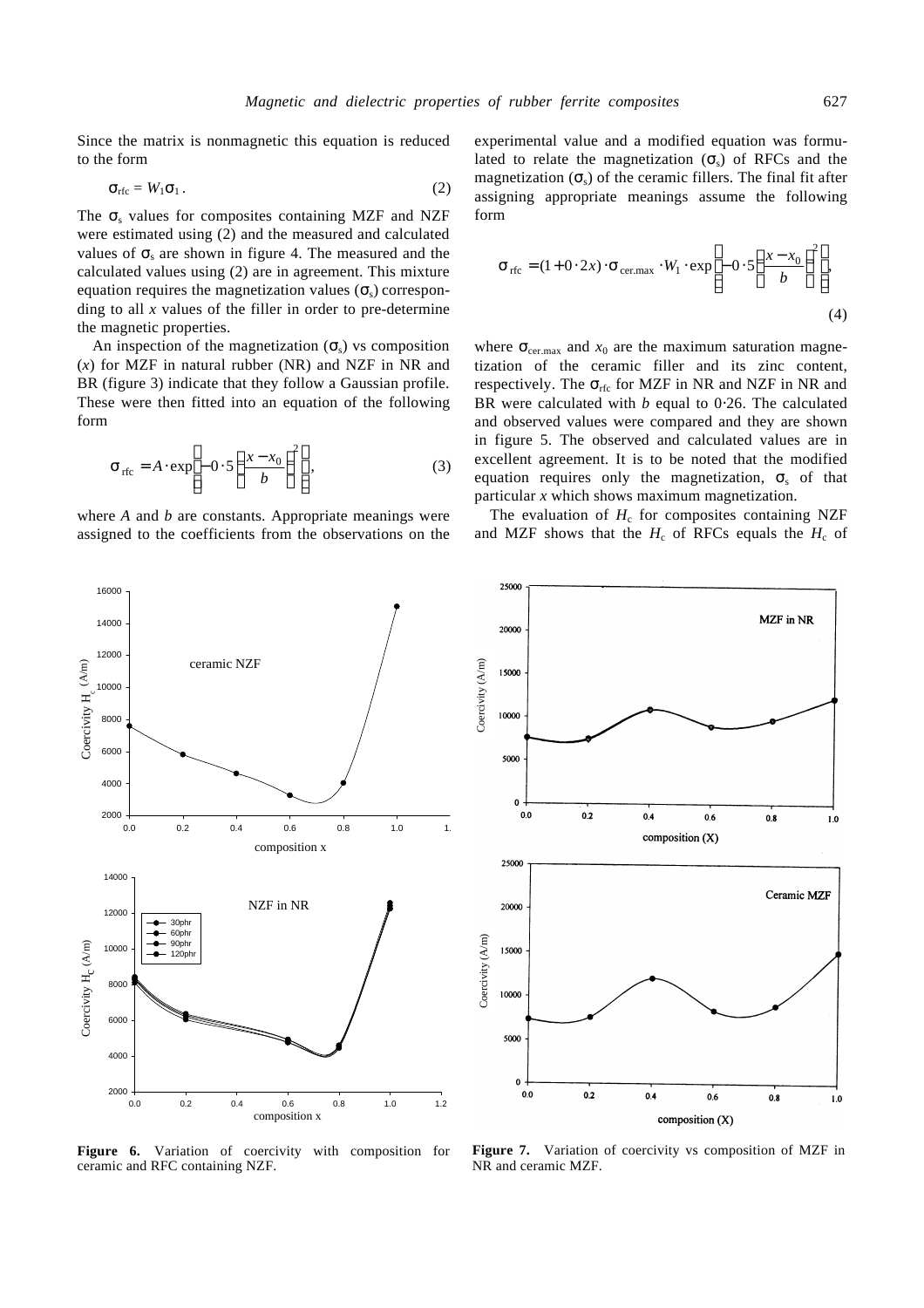the respective ceramic component. Representative graphs showing the variation of  $H<sub>c</sub>$  with composition for ceramic as well as composite samples for NZF and MZF are shown in figures 6 and 7, respectively. This means that RFCs can be tailor made with appropriate  $S<sub>s</sub>$  and  $H<sub>c</sub>$  by a judicious choice of the filler belonging to a particular series. The weight fraction can be increased to acquire the required  $\mathbf{s}_s$ by using (4). Care should be taken so as to not exceed the loading beyond the percolation threshold. In our set of experiments the percolation threshold was not yet reached for a loading of 120 phr (parts per hundred rubber by weight). Equation (4) can be employed to pre-determine

the magnetic properties of a composite containing a mixed ferrite filler exhibiting a Gaussian profile for *x* vs  $S_s$ . As far as  $S<sub>s</sub>$  is concerned, in a mixed ferrite series showing a maximum magnetization at  $x = 0.4$  or  $x = 0.6$  can be selected and  $S<sub>s</sub>$  of the RFCs can be modulated by choosing the appropriate weight fraction. For applications where  $H_c$  is a determining factor, mixed ferrites containing cobalt or surface modified with Co is an excellent filler candidate for making RFCs with large coercivity. Appropriate heat-treated magnetic fillers also enhance the coercivity of fillers (Kaneko 1980; Anantharaman and Keer 1994).



**Figure 8.** Calculated and measured value of dielectric constant for NZF in BR.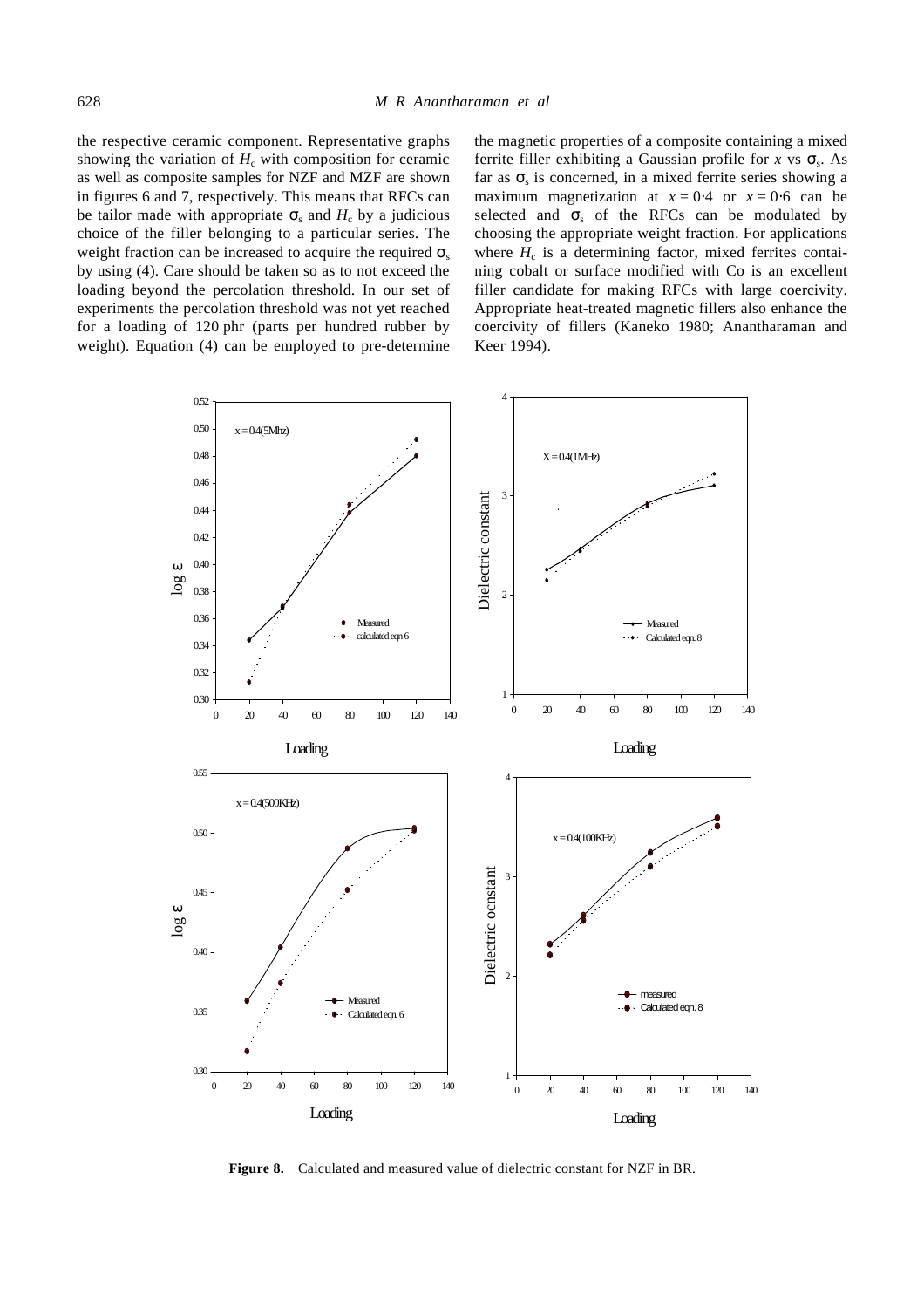#### 3.2 *Tailoring dielectric properties*

The dielectric constants of the ceramic as well as composite samples of NZF and MZF in NR and BR were determined. The dielectric properties of blank matrix were also studied for different frequencies and for different temperatures. Attempts are also made to predict the dielectric properties of the composites from its constituents by considering some empirical relationships and formulae.

Composite dielectrics may be treated as chaotic or as a mixture of several components. Several semi empirical relationships and formulae are suggested by various researchers for the evaluation of permittivity of composites from the permittivity of the constituents of the composite (Musal *et al* 1988; Ki *et al* 1995). These are based on various theoretical presumptions. For example, for a mixture of *m* components the dielectric constant *e* \* is connected by a relation

$$
\log \mathbf{e}^* = \sum_{i=1}^{m} y_i \cdot \log \mathbf{e}_i , \qquad (5)
$$

where  $e^*$  is the dielectric constant of the mixture and *y* the volume fraction of the component. For a two-component



**Figure 9.** Measured and calculated values of dielectric constant for NZF in NR.

system the relationship can be written as

$$
\log \boldsymbol{e}^* = y_1 \log \boldsymbol{e}_1 + y_2 \log \boldsymbol{e}_2, \qquad (6)
$$

where  $e^*$  is the dielectric constant of the composite,  $e_1$ ,  $y_1$ and  $e_2$ ,  $y_2$  are the dielectric constant and volume fractions of the matrix and the filler component, respectively.

Another mixture equation

$$
\mathbf{e}^* = \frac{\mathbf{e}_1 \mathbf{e}_2}{\mathbf{e}_1 y_2 + \mathbf{e}_2 y_1},\tag{7}
$$

is also found to be useful for predicting the loading dependence of dielectric constant of the RFC.

For a two-component system consisting of a non-polar matrix and insulating filler of the ferrite type the relationship can be written with the help of an equation of the form

$$
\mathbf{e}^* = \mathbf{e}_1 \cdot \left\{ \frac{[2\mathbf{e}_1 + \mathbf{e}_2 + 2y(\mathbf{e}_2 - \mathbf{e}_1)]}{[2\mathbf{e}_1 + \mathbf{e}_2 - y(\mathbf{e}_2 - \mathbf{e}_1)]} \right\},
$$
(8)

where  $e_1$  is the dielectric constant of the blank matrix,  $e_2$ the dielectric constant of the uniformly distributed (by volume) spherical inclusions and let *y* be the volume fraction of the inclusion and  $e^*$  the dielectric constant of the matrix mixture or the composite.

Equations (6) and (8) were used to evaluate the permittivity of the composite (RFCs (matrix butyl rubber) containing  $Ni_{1-x}Zn_xFe_2O_4$ ) from the measured values of  $e_1$ and  $e_2$  which are the permittivities of matrix and filler, respectively. The observed values and the calculated values using (6) and (8) are shown in figure 8. From the



Figure 10. Representative graph showing the validity of (6) for all frequencies.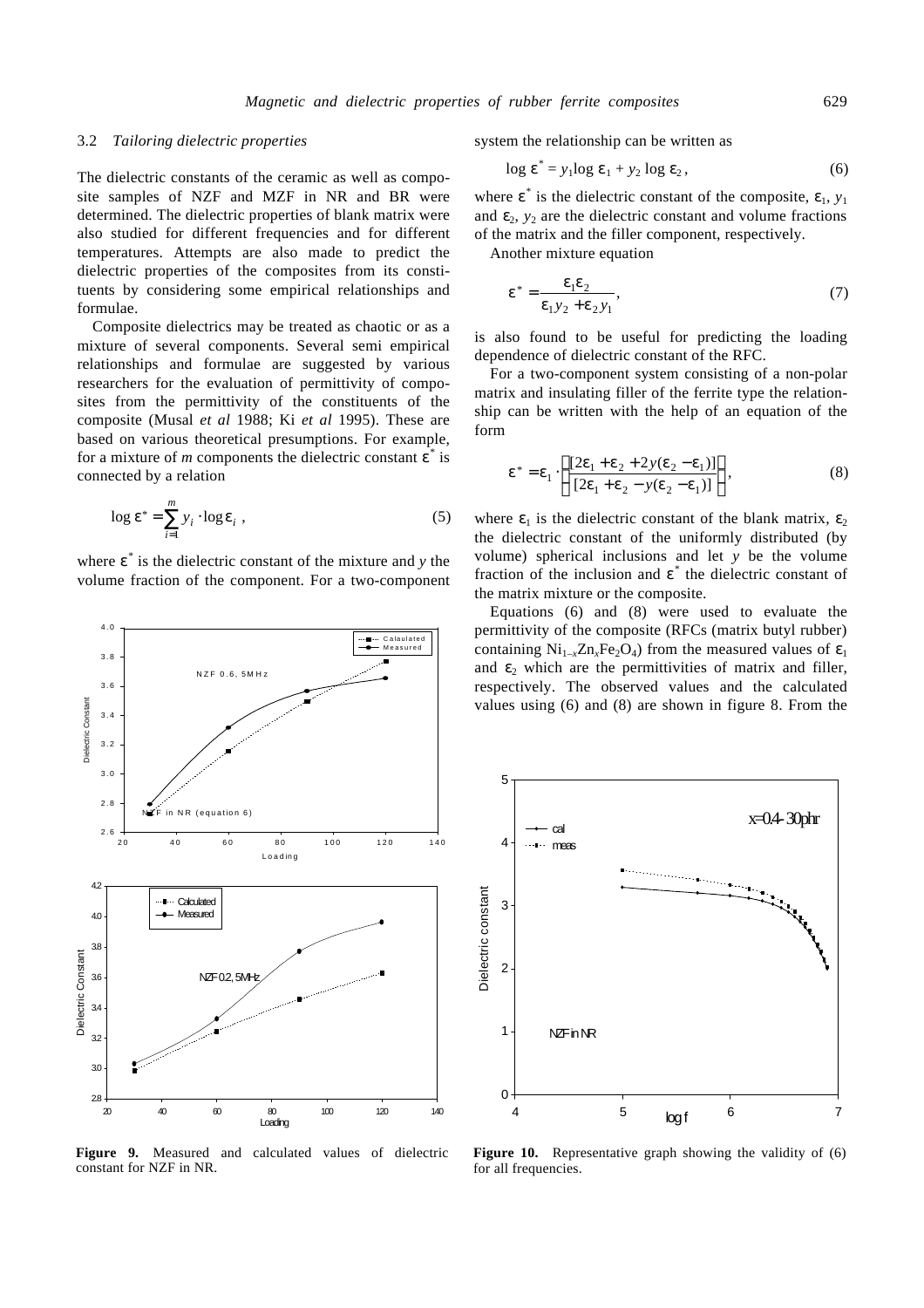

**Figure 11.** Representative graphs showing the validity of (6) and (7) for different compositions of MZF in NR.

figure it can be seen that they are in good agreement for almost all frequencies (100 kHz–5 MHz) and for various loadings (up to 120 phr).

Equations (6) and (7) were also tried for the evaluation of permittivity of RFCs containing NZF in NR matrix and they are shown in figure 9. From the graphs it can be seen that the calculated values are in excellent agreement with the observed values. A representative graph to show the validity of (6) for the entire frequency range is given in figure 10.

An excellent agreement was obtained for measured and calculated values of the dielectric constant using (6) for a system consisting of  $Mn_{1-x}Zn_xFe_2O_4$  in natural rubber matrix. The results are depicted in figure 11.

Another equation of the form

$$
e^* = \frac{e_1}{(1-y)^3},
$$
\n(9)

is also available for the evaluation of the permittivity of the composites from the individual permittivity of the component in the composite. Here  $e_1$  is the permittivity of the matrix and *y* the volume fraction of the inclusion or filler. Attempts were made to calculate the dielectric constant using this relation. But it was observed that this formula is useful for a composite containing conducting filler and cannot be applied to a composite containing an insulating filler.

From these observations it may be noted that (6) seems to be producing a better fit for all frequencies and for all loadings. Thus it would be appropriate to conclude that (6) can be used for the evaluation of permittivity of any system for all loadings and for all frequencies under consideration in this set of experiments.

### **4. Conclusions**

As far as the prediction of  $S<sub>s</sub>$  of RFCs are concerned the general equation of the form

$$
\mathbf{S}_{\text{rfc}} = (1 + 0.2x) \cdot \mathbf{S}_{\text{cer.max}} \cdot W_2 \cdot \exp\left[-0.5\left(\frac{x - x_0}{b}\right)^2\right],
$$

where  $b \approx 0.26$  is suitable. It is to be noted that the calculation requires only the maximum magnetization value corresponding to the composition  $x_0$ . Calculations and comparisons have shown that this fits for all the studied system in the present investigation and it is to be assumed that a general equation of the above form can be employed to pre-determine the  $S<sub>s</sub>$  of RFCs containing any mixed ferrite series. A number of empirical relationships and formulae were tested for both NZF and MZF system to predict the dielectric property of the composite from its constituents. A general logarithmic equation of the form